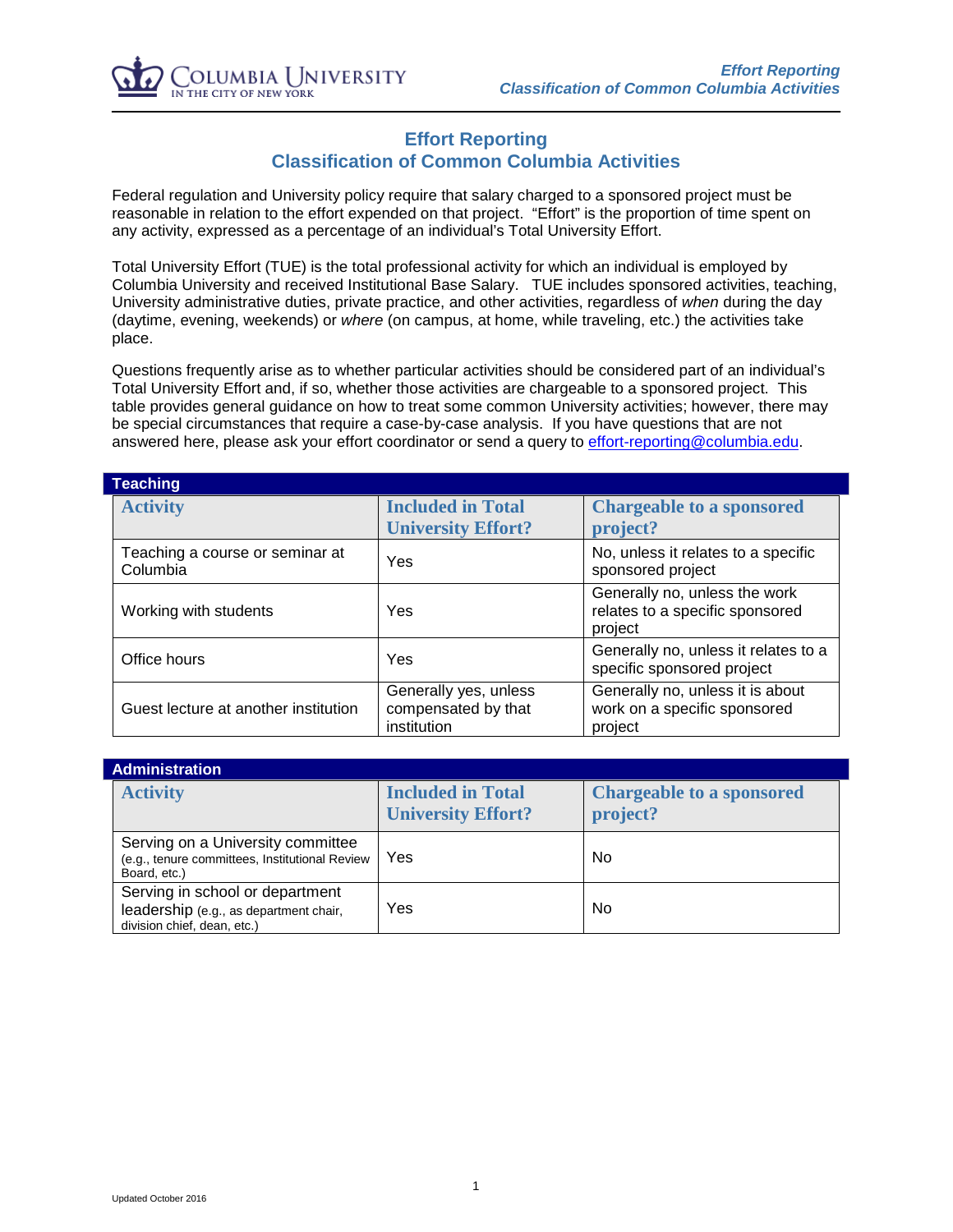

| <b>Clinical Activity</b> |                                                                                                                                    |                                                                                                                                        |                                                                     |  |
|--------------------------|------------------------------------------------------------------------------------------------------------------------------------|----------------------------------------------------------------------------------------------------------------------------------------|---------------------------------------------------------------------|--|
|                          | <b>Activity</b>                                                                                                                    | <b>Included in Total</b><br><b>University Effort?</b>                                                                                  | <b>Chargeable to a sponsored</b><br>project?                        |  |
|                          | Treating patients in NYPH or<br>another Columbia-affiliated hospital<br>or clinic                                                  | Yes, if you are paid by CU<br>for this work; No, if you are<br>paid directly for this work<br>by the other institution<br>(e.g., NYPH) | No, unless the treatment is part of<br>a sponsored project protocol |  |
|                          | Treating patients in a facility that is<br>not affiliated with Columbia, and for<br>which no Columbia compensation is<br>received. | No.                                                                                                                                    | No                                                                  |  |

| <b>Sponsored Project Activity</b>                                                    |                           |                                                                                                                                 |  |  |
|--------------------------------------------------------------------------------------|---------------------------|---------------------------------------------------------------------------------------------------------------------------------|--|--|
| <b>Activity</b>                                                                      | <b>Included in Total</b>  | <b>Chargeable to a sponsored</b>                                                                                                |  |  |
|                                                                                      | <b>University Effort?</b> | project?                                                                                                                        |  |  |
|                                                                                      |                           |                                                                                                                                 |  |  |
|                                                                                      |                           | Yes, if the sponsor agreed to fund<br>the effort                                                                                |  |  |
|                                                                                      |                           | No, if the sponsor requires the<br>effort but has not agreed to fund it<br>(mandatory cost sharing)                             |  |  |
| Conducting research or providing<br>service pursuant to a sponsored<br>project award | Yes                       | No, if the researcher volunteers<br>the effort but the sponsor has not<br>agreed to fund the effort (voluntary<br>cost sharing) |  |  |
|                                                                                      |                           | *Note, however, that any cost<br>sharing must be reported on the<br>effort report as effort devoted to<br>the project           |  |  |
| Writing competitive funding<br>proposals                                             | Yes                       | No                                                                                                                              |  |  |
| Writing continued funding<br>applications and progress reports                       | Yes                       | Yes                                                                                                                             |  |  |
| Writing scholarly articles                                                           | Yes                       | No, unless it relates to a specific<br>sponsored project                                                                        |  |  |